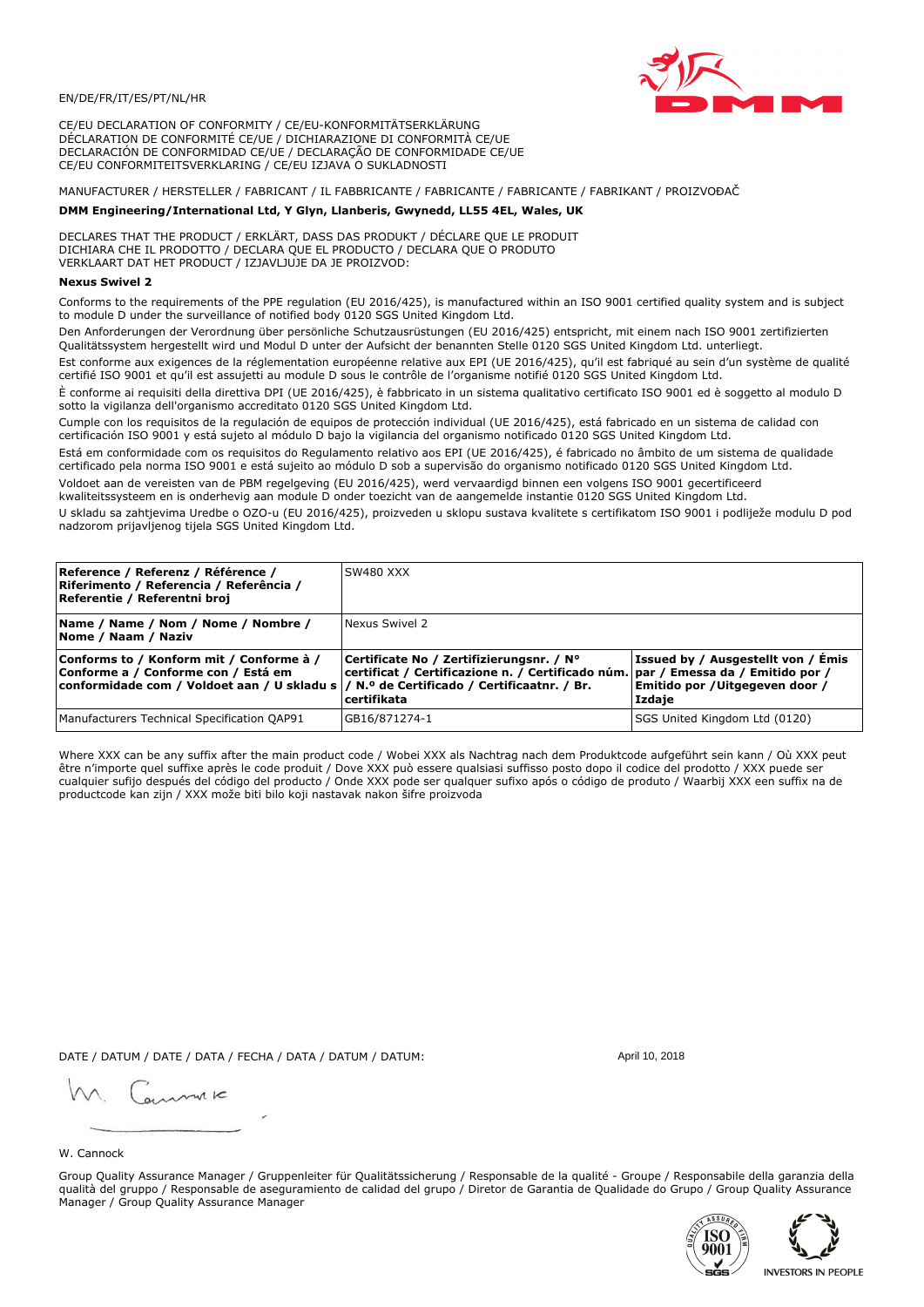## NO/SE/FI/DK/PL/CZ/SK/MT

CE/EU-SAMSVARSERKLÆRING / CE/EU-FÖRKLARING OM ÖVERENSSTÄMMELSE CE/EU-VAATIMUSTENMUKAISUUSVAKUUTUS / CE/EU-OVERENSSTEMMELSESERKLÆRING DEKLARACJA ZGODNOŚCI WE/UE / CE/EU PROHLÁŠENÍ O SHODĚ CE/EÚ VYHLÁSENIE O ZHODE / DIKJARAZZJONI TA' KONFORMITÀ TAL-KE/UE

PRODUSENT / TILLVERKAREN / VALMISTAJA / PRODUCENT / PRODUCENT / VÝROBCE / VÝROBCA / IL-MANIFATTUR

## DMM Engineering/International Ltd, Y Glyn, Llanberis, Gwynedd, LL55 4EL, Wales, UK

ERKLÆRER AT PRODUKTET / INTYGAR ATT PRODUKTEN / VAKUUTTAA, ETTÄ TÄMÄ TUOTE / ERKLÆRER, AT PRODUKTET / OŚWIADCZA, ŻE<br>WYRÓB / PROHLAŠUJE, ŽE PRODUKT / VYHLASUJE, ŽE VÝROBOK / JIDDIKJARA LI L-PRODOTT:

Overholder kravene i PVU-forordningen (EU 2016/425), er produsert innenfor et ISO 9001-sertifisert kvalitetssystem og er underlagt modul D<br>under overvåkning av teknisk kontrollorgan 0120 SGS United Kingdom Ltd.

Uppfyller kraven för PPE-reglerna (EU 2016/425), tillverkas inom ett ISO 9001-certifierat kvalitetssystem och är föremål för modul D under övervakning av anmält organ 0120 SGS United Kingdom Ltd.

Noudattaa henkilönsuojaimia koskevan asetuksen (EU 2016/425) vaatimuksia, on valmistettu ISO 9001 -sertifioidun laatujärjestelmän mukaisesti ja että siihen sovelletaan ilmoitetun laitoksen 0120 SGS United Kingdom Ltd.:in alaista D-moduulia.

Overholder kravene i forordningen om personlige værnemidler (EU 2016/425), er fremstillet i inden for det certificerede ISO 9001kvalitetssystem, og er underlagt modul D under overvågning af det bemyndigede organ 0120 SGS United Kingdom Ltd.

Spełnia wymogi rozporządzenia w sprawie środków ochrony indywidualnej (UE 2016/425), jest produkowany w ramach systemu jakości zgodnego z ISO 9001 i podlega modułowi D pod nadzorem jednostki notyfikowanej 0120 SGS United Kingdom Ltd.

Zařízení splňuje požadavky nařízení o osobních ochranných prostředcích 2016/425, je vyrobeno v systému řízení jakosti certifikovaném podle normy ISO 9001 a podléhá modulu D pod dohledem notifikované osoby č. 0120, SGS United Kingdom Ltd.

Spĺňa požiadavky Nariadenia Európskeho parlamentu a Rady (EÚ) 2016/425 o osobných ochranných prostriedkoch, je vyrobený v rámci systému kvality certifikovaného podľa normy ISO 9001 a podlieha modulu D pod dohľadom notifikovaného orgánu č. 0120, SGS Únited Kingdom Ltd. Jikkonforma mar-rekwiżit tar-Regolament dwar il-PPE (UE 2016/425), u huwa manifatturat f'sistema ta' kwalità certifikata għall-ISO 9001 u soggett ghall-modulu D taht is-sorveljanza tal-korp notifikat 0120 SGS United Kingdom Ltd.

| <b>Referanse / Referens / Viite / Reference / Nr</b> SW480 XXX<br>referencyjny / Reference / Značka /<br>Referenza                                                                                    |                                                                                                         |                                                                                                          |
|-------------------------------------------------------------------------------------------------------------------------------------------------------------------------------------------------------|---------------------------------------------------------------------------------------------------------|----------------------------------------------------------------------------------------------------------|
| Navn / Namn / Nimi / Navn / Nazwa /<br>Jméno / Názov / Isem                                                                                                                                           | Nexus Swivel 2                                                                                          |                                                                                                          |
| Overholder / Uppfyller kraven för / Vakuus<br>mvönnetty perustuen standardiin: /<br> Overholder / Spełnia wymogi / Je ve shodě s  Č. certifikátu / Certifikat Nru<br>/ Je v zhode s / Jikkonforma ma' | Sertifikatnr. / Certifikatnr. / Sertifikaattinro /<br>Certifikat nr. / Certyfikat nr / Č. certifikátu / | Utstedt av / Utfärdat av /<br>Myöntänyt / Udstedt af / Wydany<br> przez / Vvdal / Vvdal / Maħruġ<br>minn |
| Manufacturers Technical Specification QAP91                                                                                                                                                           | GB16/871274-1                                                                                           | SGS United Kingdom Ltd (0120)                                                                            |

Der XXX kan være ethvert suffiks etter produktkoden / Där XXX kan vara valfri ändelse efter produktkoden / Jossa XXX voi olla mikä tahansa tuotekoodin jälkeen tuleva liite. / Hvor XXX kan være ethvert suffiks efter produktkoden / gdzie XXX może być dowolnym przyrostkiem po kodzie produktu / Kde XXX může být jakákoliv přípona za kódem produktu / Kde XXX môže byť akákoľvek prípona za kódom výrobku. / Fejn XXX jista jkun kwalunkwe suffiss wara l-kodici tal-prodott

DATO / DATUM / PÄIVÄMÄÄRÄ / DATO / DATA / DATUM / DÁTUM / DATA:

April 10, 2018

annuic

#### W. Cannock

Group Quality Assurance Manager / Group Quality Assurance Manager / Group Quality Assurance Manager / Group Quality Assurance Manager / Kierownik ds. Zarządzania Jakością Grupy / Group Quality Assurabce Manager / Manažér riadenia kvality v rámci skupiny / Maniger tal-Assigurazzjoni tal-Kwalità tal-Grupp